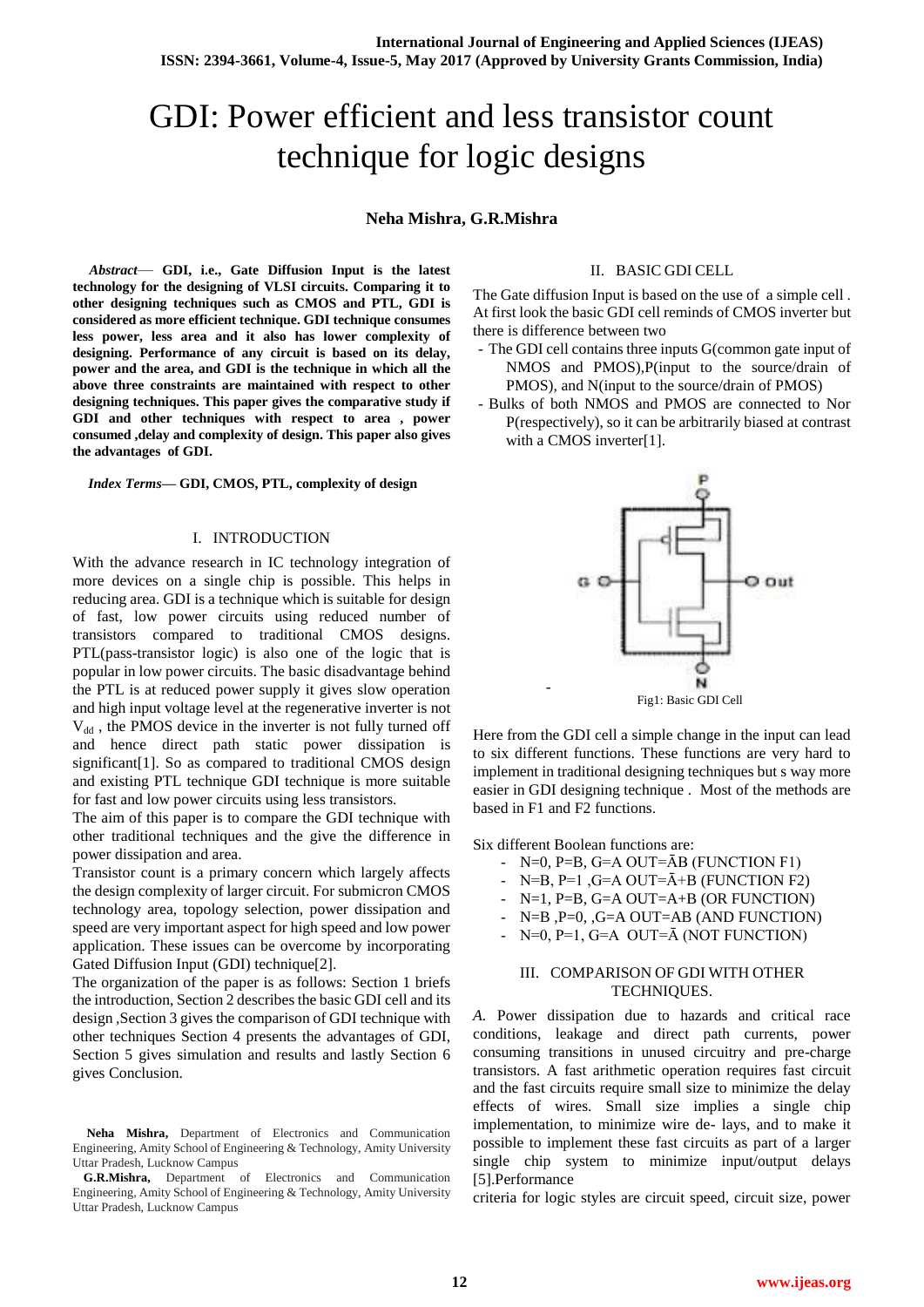dissipation, and wiring complexity as well as ease-of-use and generality of gates in cell-based design techniques[7].

GDI technique uses less complex designs hence results in less number of devices , less area, less delay, and less power dissipation.

TABLE II gives the design layout of the different logic techniques



TABLE I

## TABLE III gives the comparison of various designing techniques with respect to transistor count ,delay and power consumption.

| <b>FEATURES</b>                    | <b>CSL</b>          | CPL                | DPL                        | GDI                |
|------------------------------------|---------------------|--------------------|----------------------------|--------------------|
| <b>TRANSISTORS</b><br><b>COUNT</b> | <b>HIGH</b>         | LOW                | LOW                        | <b>VERY</b><br>LOW |
| DELAY                              | <b>HIGH</b>         | <b>VERY</b><br>LOW | <b>VERY</b><br><b>HIGH</b> | LOW                |
| <b>POWER</b><br><b>CONSUMPTION</b> | <b>VERY</b><br>HIGH | LOW                | <b>HIGH</b>                | <b>VERY</b><br>LOW |

#### TABLE III

# IV. ADVANTAGES OF GDI

The major advantage of GDI technique is less transistor count. As we can see that MUX design is a complex design which by CMOS logic requires 8-12 transistors and requires only 2 transistors in case of GDI design.

Table 4 gives the comparison of transistor count of static CMOS and GDI  $\overline{a}$  ,  $\overline{a}$  ,  $\overline{a}$ 

| <b>FUNCTION</b> | TABLE 4<br>GDI | <b>CMOS</b> |
|-----------------|----------------|-------------|
| <b>INVERTER</b> | 2              | 2           |
| <b>OR</b>       | 2              | 6           |
| <b>AND</b>      | 2              | 6           |
| <b>MUX</b>      | 2              | 12          |
| <b>XOR</b>      | 4              | 16          |
| <b>XNOR</b>     |                | 16          |
| <b>NAND</b>     |                | Λ           |
| <b>NOR</b>      |                |             |

#### V. SIMULATION RESULTS

Here in this section different gates are simulated using PSPICE. Gates are designed by both using CMOS and GDI, both are compared by their power dissipation A. AND GATE

|  | $1) 0.0000 (2) 5.0000 (3) 4.9991 (4) 0.0000$ |  |  |  |  |  |
|--|----------------------------------------------|--|--|--|--|--|
|  | 5) $4.9991$ (6) $21.73E-12$                  |  |  |  |  |  |



TOTAL POWER DISSIPATION 2.50E-04 WATTS

Fig:2 Simulation results of AND gate using CMOS

 $\texttt{NODE}$ VOLTAGE NODE VOLTAGE NODE VOLTAGE NODE: VOLTAGE

 $\overline{1}$ n noon  $21$ n noon  $\overline{1}$  $31$ 1 4884  $\overline{1}$  $41$  $5 - 0000$ 

VOLTAGE SOURCE CURRENTS<br>NAME CURRENT

| VDD | $-8.532E-12$  |
|-----|---------------|
| VA  | $0.000E + 00$ |
| VR  | $0.000E + 00$ |
|     |               |

TOTAL POWER DISSIPATION 4.27E-11 WATTS

Fig:3. Simulation results of AND gate using GDI technique

# *B*. OR GATE

 $\verb|NODE| \hspace{0.6cm} \verb|VOLTAGE|$ NODE VOLTAGE **NODE** VOLTAGE NODE  $\mathtt{VOLTAGE}$ 

 $1)$  $0.0000$  $\sqrt{ }$  $2)$  $5.0000 ($  $3)$ 4.9991  $\sqrt{ }$  $4)$  $0.0000$  $5)$ 4.9991  $\sqrt{ }$ 6) 21.73E-12

VOLTAGE SOURCE CURRENTS **NAME** 

| $-4.999E - 05$ |
|----------------|
| 0 000E+00      |
| $0.000E + 00$  |
|                |

TOTAL POWER DISSIPATION 2.50E-04 WATTS

Fig :4 Simulation result of OR gate using CMOS

VOLTAGE VOLTAGE NODE **NODE VOLTAGE** NODE. VOLTAGE NODE:

 $1)$  $0.0000$  $\epsilon$  $2)$  $0.0000$  $\epsilon$  $3)$  $1.4884$  (  $4)$  $5.0000$ 

| <b>VOLTAGE SOURCE CURRENTS</b><br><b>CURRENT</b> |
|--------------------------------------------------|
| $-1.354E-11$                                     |
| $0.000E + 00$                                    |
| 7 033E-12                                        |
|                                                  |

TOTAL POWER DISSIPATION 6.77E-11 WATTS

Fig 6:Simulation result of OR gate using GDI

### *C*. XOR GATE

| <b>NODE</b> | VOLTAGE                                           | NODE | VOLTAGE NODE VOLTAGE |  |  | <b>NODE</b> | VOLTAGE |
|-------------|---------------------------------------------------|------|----------------------|--|--|-------------|---------|
|             | 1) 0.0000 (2) 0.0000 (3) -486.6E-15 (4) 86.89E-12 |      |                      |  |  |             |         |
|             | 5) 43.45E-12 (6) 5.0000 (7) 5.0000 (8) 5.0000     |      |                      |  |  |             |         |
|             | $(9)$ 5.0000 (10) 5.0000                          |      |                      |  |  |             |         |

| IAME. | OLTAGE SOURCE CURRENTS<br><b>CHRRENT</b> |
|-------|------------------------------------------|
| 'DD   | $-2.004E-11$                             |
| ľÀ    | A AAAE+AA                                |
| FR.   | $0.000E + 00$                            |
|       |                                          |

TOTAL POWER DISSIPATION 1.00E-10 WATTS

Fig:7 Simulation result of XOR gate using CMOS